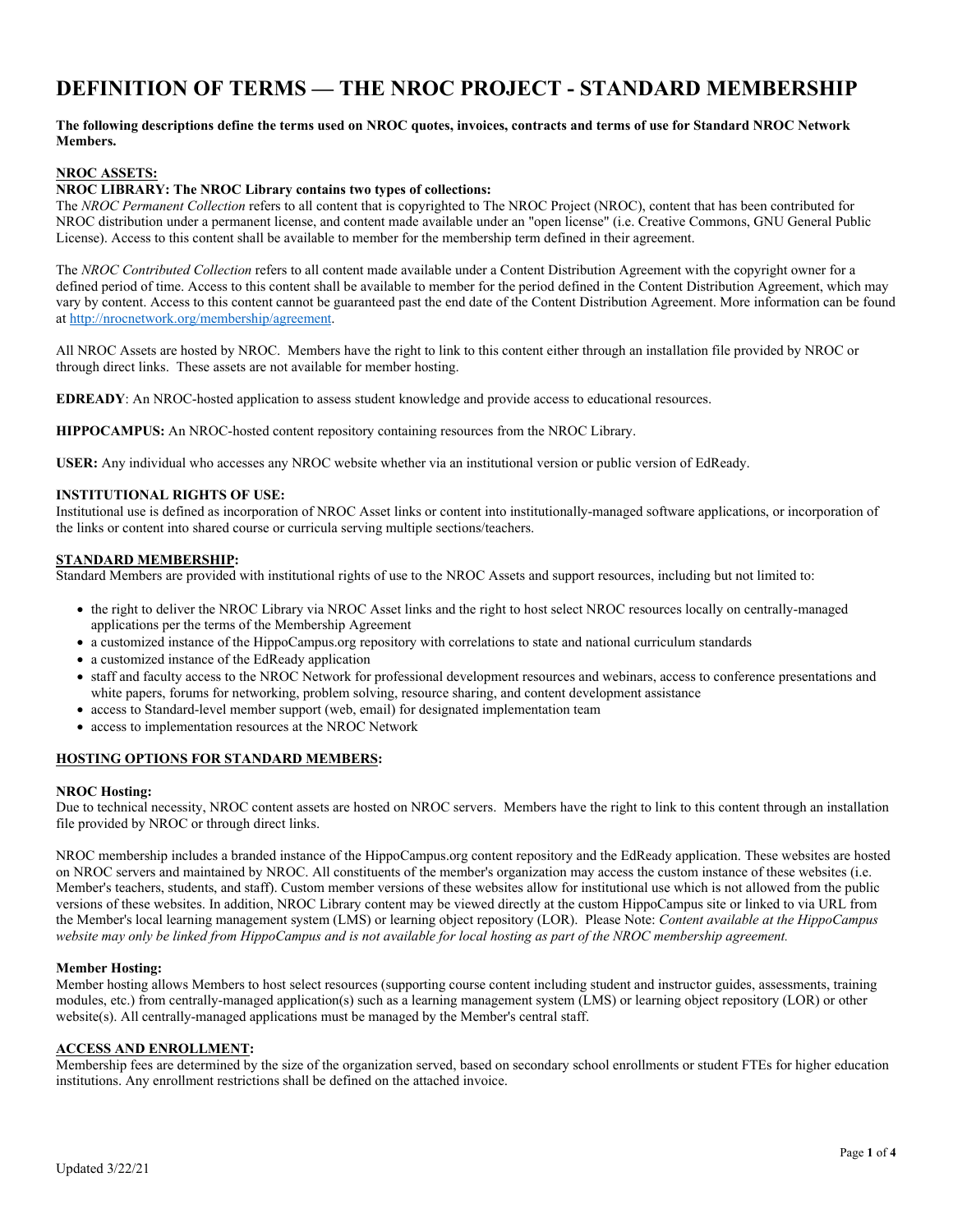# **NROC NETWORK STANDARD MEMBERSHIP AGREEMENT**

**Grant of Rights.** The NROC Project (the Organization) hereby grants to Member the right to become a Standard Member of the "NROC Network" with benefits that include, but are not limited to:

- Access to a collaborative network of contributors, NROC users and other educators focused on improving educational opportunities.
- Custom HippoCampus object repository site hosted and maintained by Organization. Member shall have the right to link to this website through their LMS/LOR software during the term of this Agreement. (Content available at the HippoCampus website from collections other than the NROC Library may be available under different terms of use. Please see terms of use at the website.)
- Custom EdReady instance for use by Member's constituents.
- Unlimited access to the NROC Library with distribution rights to enrolled students and staff within Member's institution via NROC Asset links, and the right to host select NROC resources locally. Limitations on installation and use rights of the NROC Library shall be as defined on Member invoice incorporated herein by reference.
- Priority status as reviewers and subject matter experts (SMEs) in NROC course development efforts.
- Standard member support including unlimited email and web access to the NROC Network support website.
- Access to secure implementation resources at the NROC Network for designated staff.
- Staff and faculty access to professional development and training opportunities available through the NROC Network.

Access to the public NROC Network support website and NROC Community is open to all faculty and staff at the Member's institution. Designated individuals are granted secure access to the NROC Network for technical support and administrative purposes.

**Member Responsibilities**. While membership in the NROC Network does not require that a Member actively participate, all members are encouraged to participate and sustain the Network in the following ways which include, but are not limited to:

- Contributing new content and technology innovations to NROC
- Sharing supplemental content, software tools, simulations and games with Network members
- Designing, moderating and participating in online forums around specific issues on the NROC Community website
- Sharing and documenting development and teaching experiences with peers
- Acting as workgroup leaders on collaborative projects with other members
- Conducting online presentations in areas of expertise and member interest
- Contributing columns or articles to the Network and NROC Community
- Co-presenting related research at conferences with other Network members
- Using Network activities to support teaching and learning research projects

**Fees and Payments.** Member shall pay the Organization a fee as defined on attached invoice for the membership rights granted by this Agreement during the term of this Agreement. Payment of the NROC Network membership fee constitutes acceptance of the terms of this Agreement, including the Terms of Use for NROC Assets which terms are hereby incorporated herein by reference.

**Term and Termination.** The term of this Member Agreement shall commence on the date payment is received by Organization or as defined on the attached invoice and shall continue in effect for the term specified on the attached invoice. The Organization or Member may terminate this Agreement early in the event that the other party defaults in the performance of any of its obligations hereunder and fails to cure such default within thirty (30) days after written notice of such default. Member accepts the responsibility for ensuring the NROC Assets, including all content multimedia files, links, and course content, as well as all revised/adapted content, is removed from Member's or Member's Service Provider LMS and/or LOR environment or servers at the expiration or termination of this Agreement. Should Member decide not to renew their Agreement, all NROC Assets must be removed from Member's server(s) within 10 days of the expiration of this Agreement, including links to NROC Assets within LMS and/or LOR software.

# **Content Information, Technical Support, and System Requirements**.

Current information about the content available in the NROC Library, technical support, and system requirements are available at our website (http://nrocnetwork.org/membership/agreement). It is the member's responsibility to familiarize themselves with this information before entering into this agreement. (Copies available upon request.)

**General**. Any notice, request, instruction or other document to be given hereunder by any party to the other shall be in writing and delivered personally or sent by certified mail, postage prepaid by telecopy, or by courier service, to the address provided at the end of this agreement and to the address provided on the attached invoice or to such persons as may be designated in writing by the parties, by a notice given as aforesaid. This Agreement, including Exhibits, constitutes the entire understanding of the parties with respect to its subject matter and supersedes all prior agreements and understandings between the parties. This Agreement may be executed in counterparts, and when so executed each counterpart shall be deemed to be an original and said counterparts together shall constitute one and the same instrument. This Agreement shall be binding upon and inure to the benefit of the parties hereto. No party may assign or transfer any rights under this Agreement except in connection with a sale or merger transaction involving substantially all of a party's assets. This Agreement shall be governed by, construed and enforced in accordance with the laws of the state of domicile of the Member as applied to contracts entered into solely between residents of, and to be performed entirely in, such state.

**Limitation of Liability and Remedies.** NEITHER PARTY SHALL BE LIABLE TO THE OTHER PARTY FOR ANY INCIDENTAL, CONSEQUENTIAL, SPECIAL, OR PUNITIVE DAMAGES ARISING OUT OF THIS AGREEMENT OR ITS TERMINATION, WHETHER FOR BREACH OF WARRANTY OR ANY OBLIGATION ARISING THEREFROM OR OTHERWISE, WHETHER LIABILITY IS ASSERTED IN CONTRACT OR TORT (INCLUDING NEGLIGENCE AND STRICT PRODUCT LIABILITY), AND IRRESPECTIVE OF WHETHER THE PARTIES HAVE ADVISED OR BEEN ADVISED OF THE POSSIBILITY OF ANY SUCH LOSS OR DAMAGE. IN NO EVENT SHALL EITHER PARTY HAVE ANY RIGHT TO RECOVER OR OBTAIN ANY RIGHTS IN OR TO THE INTELLECTUAL PROPERTY OF THE OTHER.

## **Organization Contact Information:**

The NROC Project, PO Box 222156, Carmel, CA 93922, (831) 642- 9459, info@thenrocproject.org.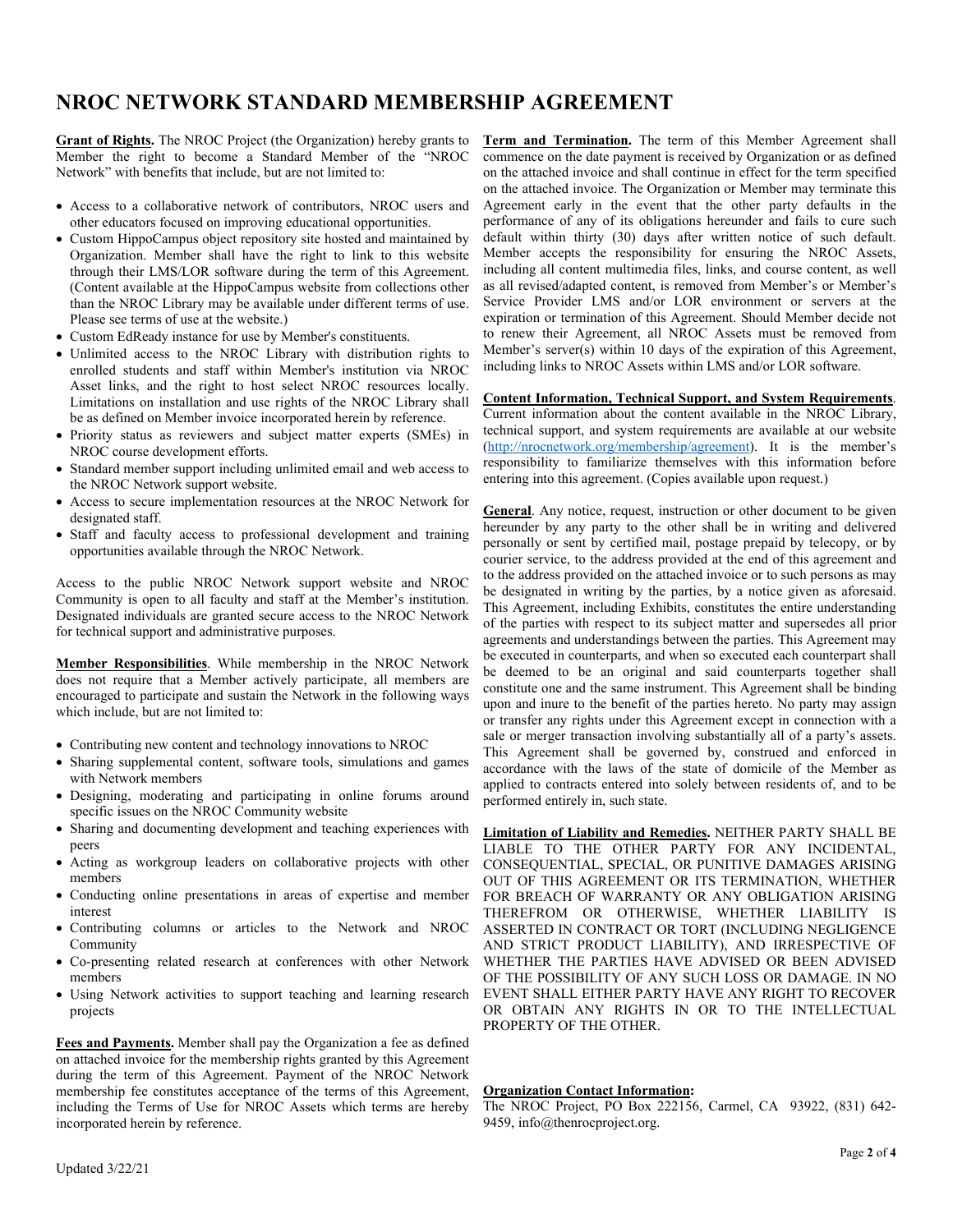# **TERMS OF USE FOR NROC ASSETS**

**NROC Library Grant of Rights.** The NROC Project (the Organization) hereby grants to Member the nonexclusive right and license to make available the NROC Library materials and to distribute the NROC Library to Member's enrolled students subject to the following restrictions: (a) NROC Library Distribution. Member shall make the NROC Library available for access only by its students, faculty and staff through its own LMS/LOR environment or a LMS/LOR environment provided by third party or through other secure distribution channels. The NROC Library may not be accessed through, linked to or posted on third party websites without the prior written consent of the Organization. No other means of access to the NROC Library may be made available without the prior written consent of the Organization. (b) Third Party Access and Distribution. Providing access or distribution of the NROC Library to third parties for use or re-distribution is strictly prohibited without the prior written consent of Organization. (c) Content Revision. Member may utilize the NROC Library in their present form and/or revise or adapt the content to meet Member requirements, provided that Member may make structural or organizational changes to a course but may not alter the course multimedia files. In the event that the Member desires to revise and/or adapt the course content multimedia files in any way, Member agrees to notify the Organization in writing of the desired revisions and obtain the Organization's prior written consent to such revisions, such consent not to be unreasonably withheld. Any revisions done by Member must be performed with Organization consent and shall be performed at Member's sole cost and expense. Member shall deliver to Organization a copy of all revisions to the NROC Library multimedia files developed by Member. Organization shall not be responsible for supporting content modified by Member. (d) Rights Reserved to Organization. Except as expressly authorized in this Agreement, this grant of rights to Member does not include the right to allow downloads, sell, transfer, license or distribute the NROC Library in any other format, context, manner or means or for any other purpose not specifically authorized in this Agreement without the Organization's prior written consent. All rights not expressly granted to Member in this Agreement are reserved to Organization.

**EdReady Grant of Rights**: The NROC Project (the Organization) hereby grants to Member the non-exclusive right and license to make available the EdReady application to Member's enrolled students subject to the following restrictions: (a) Member agrees that they will access, store, and utilize all student data within the application according to institutional regulations and legal obligations, including the Family Educational Rights & Privacy Act of 1974 (FERPA). (b) Organization agrees to store these data on Member's behalf as long as the account remains active. (c) All data generated by the application shall be the property of the User but the User, via the EdReady application terms of use found at http://content.nroc.org/license/license.html#ERyourdata, grants the Member (Institutional Sponsor) the right to access, store, and utilize those data according to institutional regulations and legal obligations. (d) Any alterations to the EdReady interface or underlying technologies (including technical integration with third-party applications) performed by Organization on Member's behalf within the scope of a Standard Membership Agreement cannot be guaranteed to either function or persist beyond the date of implementation and are subject to modification or removal at Organization's discretion at any time after consultation with Member.

**NROC Asset Changes.** Organization reserves the right to change, alter, revise, discontinue or add content to the NROC Assets at any time during the term of the Standard Membership.

**NROC Asset Disclaimer.** Member agrees that use of the NROC Assets is at Member's sole risk. Except for the express warranties set forth in the Warranty section of the Agreement, the NROC Assets are provided "AS IS" and "WITH ALL FAULTS" and without implied or express warranties or representations of any kind such as but not limited to uninterrupted use, accuracy, usefulness, fitness for the intended purpose, free of errors, or free of viruses or harmful components.

Privacy. Organization believes that User data privacy rights are important. The complete NROC User Data Privacy Policy can be found at http://content.nroc.org/license/license.html#privacy and is

incorporated herein by reference. The complete terms and conditions (http://content.nroc.org/license/license.html), together with the NROC Privacy Policy, Digital Millennium Copyright Act (DMCA) Statement, and such other documents referenced or incorporated therein, constitute the Terms of Use that govern a User's use of any NROC-owned sites.

**Intellectual Property.** All ownership, copyrights, trademarks and other rights in the NROC Assets ("Intellectual Property") shall belong to the Organization or its licensors and title to the Intellectual Property shall remain with the Organization or its licensors. All updates, revisions and derivatives to the NROC Library developed by the parties shall belong to the Organization or its licensors. Member may incorporate the NROC Library into Member branded courses but shall include attribution prominently displayed in the form of:

"Portions of the content made available through TheNROCProject."

Member shall not in any way alter or remove copyright information from any NROC Asset. Member shall maintain such notices in its sales and marketing materials and communications that incorporate any portion of the NROC Assets or any reference to the NROC Assets. If Member's use of the Intellectual Property is improper, Member will take all reasonable steps necessary to resolve such improper use within ten (10) days of receiving written notice from the Organization. The Organization may reasonably monitor the quality of Member's products and services utilizing the Intellectual Property under this Agreement.

All copyrighted content developed by the Member or the Member's employees, that is not a derivative of the NROC Assets, will be retained by the Member and will not be included in the Organization's courses without express written consent of the Member.

**Warranty.** The Organization warrants that it owns and/or has all the necessary rights to license the NROC Assets to Member in accordance with this Agreement; that it will not assume any contractual obligation that conflicts with its obligations granted in this Agreement; and that there are no claims pending or, to the best of the Organization's knowledge, threatened that relate to the NROC Assets. Except for the foregoing, Member agrees that the NROC Assets are delivered "AS IS" without any express or implied warranties, including warranties of merchantability or fitness for a particular purpose. Member acknowledges that Organization does not own or control all content available at our websites and therefore cannot warrant or guarantee that any product, service, or materials offered on our websites will be suitable for Member or Member's enrolled students. Members access and use our websites entirely at their own risk. Member acknowledges and agrees that under no circumstances will Organization be responsible or liable in any way for any claims, losses, damages, or injuries of any kind incurred by Member as a result of Member's use of or reliance upon any product,